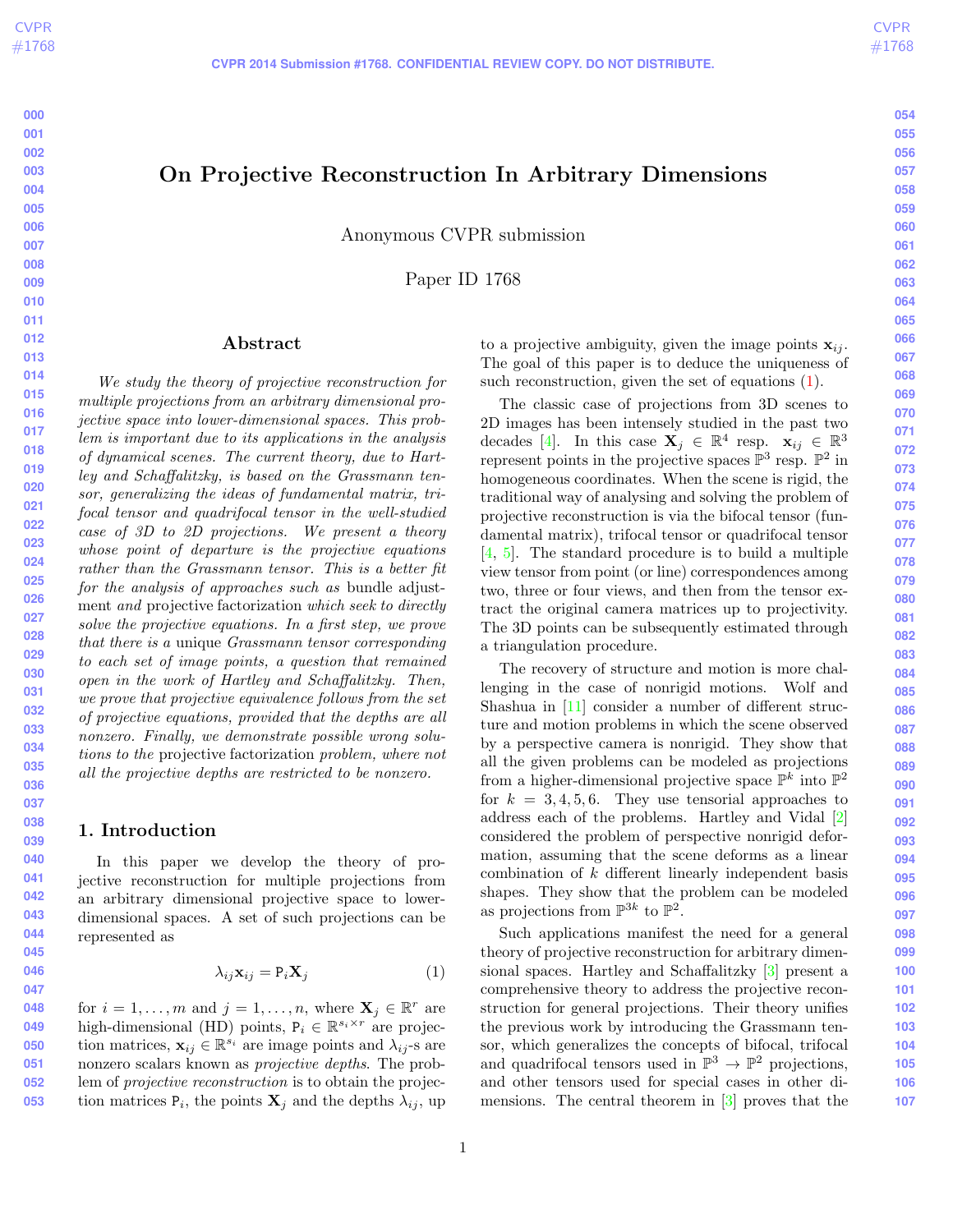**108 109**

**133**

**136**

<span id="page-1-0"></span>projection matrices can be obtained up to projectivity from the corresponding Grassmann tensor.

**110 111 112 113 114 115 116 117 118 119 120 121 122 123 124 125 126 127 128** Tensor-based projective reconstruction is sometimes not accurate enough, especially in the presence of noise. One problem is imposing necessary restrictions on the form of the Grassmann tensor during its computation. As a simple example the fundamental matrix (bifocal tensor) needs to be of rank 2. The other restriction is that for projections from  $\mathbb{P}^{r-1}$ , at most r views contribute to the computation of each tensor. This prevents us from making use of the whole set of image points to reduce the estimation error. This has led to the use of other approaches such as bundle adjustment  $[10]$  and projective factorization  $[9, 6, 8, 1]$  $[9, 6, 8, 1]$  $[9, 6, 8, 1]$  $[9, 6, 8, 1]$  $[9, 6, 8, 1]$  $[9, 6, 8, 1]$  $[9, 6, 8, 1]$ , in which the projection equations [\(1\)](#page-0-0) are directly solved for projection matrices  $P_i$ , HD points  $X_j$  and projective depths  $\lambda_{ij}$ . Analysing such methods requires a theory which derives the projective reconstruction from the projection equations [\(1\)](#page-0-0), rather than from the Grassmann tensor.

**129 130 131 132 134 135 137 138** Recently, Nasihatkon et al. developed such a theory for  $\mathbb{P}^3 \to \mathbb{P}^2$  projections [\[7\]](#page-7-10). They classify all the wrong solutions to the projective factorization equation  $\Lambda$  $[\mathbf{x}_{ij}] = \texttt{PX}$  which is the matrix form of [\(1\)](#page-0-0), based on the zero patterns of the depth matrix Λ. The theory is particularly useful in the design and verification of factorization-based algorithms. Their theory, however, is restricted to the case of 3D to 2D projections. As far as we are aware, no such theory has been proposed for general dimensional projections.

**139 140 141 142 143 144 145 146** In this paper, we give a theory which deduces projective reconstruction from the set of equations [\(1\)](#page-0-0). As a first step, we need to answer a question which is left open in [\[3\]](#page-7-4), namely whether the set of image points  $\mathbf{x}_{ij}$  uniquely determine the Grassmann tensor, up to a scaling factor. Notice that this is important even for tensor-based projective reconstruction. Our theory in section [3.1](#page-4-0) gives a positive answer to this question.

**147 148 149 150 151 152 153 154 155 156 157 158 159** The second question is whether all configurations of projective matrices and HD points projecting into the same image points  $\mathbf{x}_{ij}$  (all satisfying [\(1\)](#page-0-0) with nonzero depths  $\lambda_{ij}$  are projectively equivalent. This is important for the analysis of bundle adjustment as well as factorization-based approaches. The answer to such a simple question is by no means trivial. Notice that the uniqueness of the Grassmann tensor is not sufficient for proving this, as it does not rule out the existence of degenerate solutions  $\{P_i\}$  whose corresponding Grassmann tensor is zero. This paper gives a positive answer to this question as well, as a consequence of the theory presented in section [4.](#page-5-0)

**160 161** The last issue, which only concerns the factorization-based approaches, is classifying all the degenerate solutions to the projective factorization equation  $\Lambda \odot [\mathbf{x}_{ij}] = \mathbf{P} \mathbf{X}$ . This is the matrix form of [\(1\)](#page-0-0) and shows the idea behind factorization methods: find the depths  $\Lambda = [\lambda_{ij}]$  such that the matrix of weighted image points  $\Lambda \odot [\mathbf{x}_{ij}] = [\lambda_{ij}\mathbf{x}_{ij}]$  has a rank-r factorization in the form of the product of two matrices P and X. In such algorithms it is difficult or inefficient to enforce all the depths  $\lambda_{ij}$  to be nonzero. Therefore, it is important to classify the projectively nonequivalent solutions which occur when not all elements of Λ are restricted to be nonzero. We study the form of such degenerate solutions in section [5,](#page-6-0) and demonstrate them by giving examples.

## 2. Background

#### 2.1. Conventions

We borrow most of our notation from previous work, in particular from [\[4,](#page-7-0) [3,](#page-7-4) [7\]](#page-7-10). We use typewriter letters  $(A)$  for matrices, bold letters  $(a, A)$  for vectors, lowercase normal letters (a) for scalars and upper-case normal letters  $(A)$  for sets, except for special sets like  $\mathbb R$ and  $\mathbb{P}$ . We use calligraphic letters  $(\mathcal{A})$  for both tensors and mappings (functions). To refer to the column space and null space of a matrix A we respectively use  $\mathcal{C}(\mathbf{A})$  and  $\mathcal{N}(\mathbf{A})$ . The vertical concatenation of a set of matrices  $A_1, A_2, \ldots, A_m$  is denoted by stack $(A_1, \ldots, A_m)$ . We make use of the terms "generic" and "in general position" for entities such as points, matrices and subspaces. In such cases, if the generic properties are not explicitly stated, we simply mean that they belong to an open and dense subset which will be implicitly determined from the properties assumed as a consequence of genericity in our proofs.

Throughout the paper we deal with a set of highdimensional (HD) points  $\mathbf{X}_1, \mathbf{X}_2, \ldots, \mathbf{X}_n \in \mathbb{R}^r$ , which represent points in the projective space  $\mathbb{P}^{r-1}$  in homogeneous coordinates, and a set of projection matrices  $P_1, P_2, \ldots, P_n$  where the *i*-th matrix  $P_i \in \mathbb{R}^{s_i \times r}$  represents a projective mapping from  $\mathbb{P}^{r-1}$  to  $\mathbb{P}^{s_i-1}$ . Each mapping takes each HD point  $X_j$  to an image point  $\mathbf{x}_{ij} \in \mathbb{R}^{s_i-1}$ , through the relation  $\lambda_{ij}\mathbf{x}_{ij} = \mathbf{P}_i\mathbf{X}_j$ .

Here, the setup  $({P_i}, {X_j})$  is referred to as the true configuration. We also use a second setup of projection matrices and points  $({{\hat{\bf{P}}}_i}, {\hat{\bf{X}}}_j)$ . This new setup, denoted by *hatted* quantities, are referred to as the *esti*mated configuration. The object of our main theorems here is to show that if the setup  $(\{\hat{P}_i\}, {\{\hat{X}_j\}})$  projects into the same set of image points as  $({P_i}, {X_j})$ , then  $({{\hat{\mathbf{P}}}_i}, {\{\hat{\mathbf{X}}}_j})$  and  $({{\mathbf{P}}_i}, {\{\mathbf{X}}_j})$  are projectively equivalent. We must stress that, here, the projection matrices  $P_i, \hat{P}_i$ , HD points  $X_j, \hat{X}_j$  and image points  $x_{ij}$  are treated as members of a real vector space, even though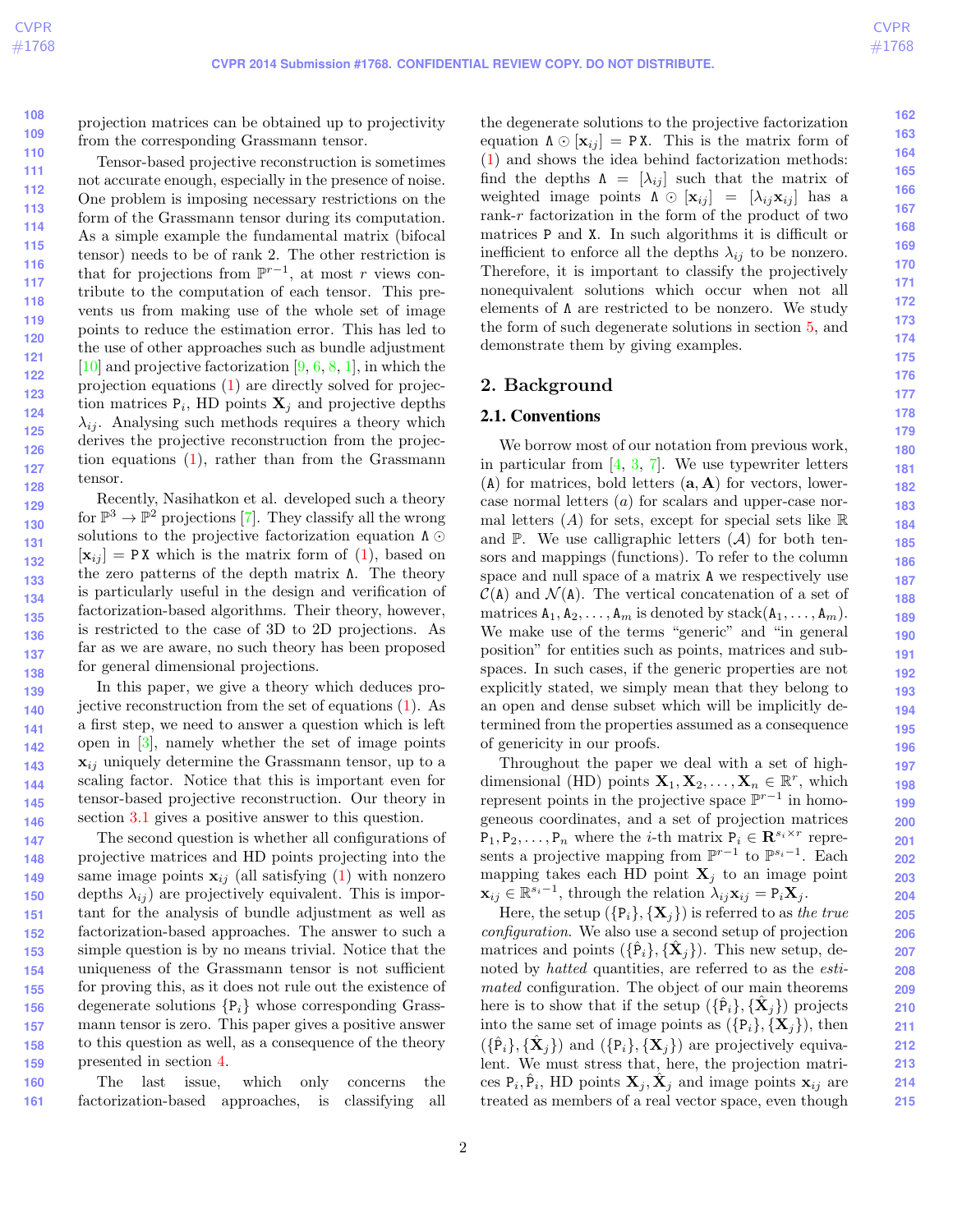**269**

<span id="page-2-9"></span>they might *represent* quantities in a projective space. The equality sign  $"="math> ="$  here is strict and never implies equality up to scale.

#### 2.2. Projective equivalence

We formalize the concept of projective equivalence for HD points and projection matrices as follows.

**Definition 1.** Two sets of projection matrices  $\{P_i\}$ and  $\{\hat{P}_i\}$ , with  $P_i, \hat{P}_i \in \mathbb{R}^{s_i \times r}$  for  $i = 1, 2, ..., m$  are projectively equivalent if there exist nonzero scalars  $\tau_1, \tau_2, \ldots, \tau_m$  and an  $r \times r$  invertible matrix H such that

$$
\hat{\mathbf{P}}_i = \tau_i \, \mathbf{P}_i \, \mathbf{H}, \qquad i = 1, 2, \dots, m. \tag{2}
$$

Two sets of points  $\{X_j\}$  and  $\{\hat{X}_j\}$  with  $X_j, \hat{X}_j \in \mathbb{R}^r$ for  $j = 1, 2, \ldots, n$ , are projectively equivalent if there exist nonzero scalars  $\nu_1, \nu_2, \ldots, \nu_n$  and an invertible  $r \times r$  matrix G such that

$$
\hat{\mathbf{X}}_j = \nu_j \mathbf{G} \mathbf{X}_j, \qquad j = 1, 2, \dots, n. \qquad (3)
$$

Two setups  $(\{P_i\}, {\{\mathbf{X}_j\}})$  and  $(\{\hat{P}_i\}, {\{\hat{\mathbf{X}}_j\}})$  are projectively equivalent if both [\(2\)](#page-2-0) and [\(3\)](#page-2-1) hold, and furthermore  $G = H^{-1}$ .

The following lemma is needed later on in the paper.

<span id="page-2-8"></span>**Lemma 1.** Consider a set of points  $X_1, X_2, \ldots, X_n \in$  $\mathbb{R}^r$  with  $n > r$  with the generic properties

$$
(P1) \ \mathrm{span}(\mathbf{X}_1,\ldots,\mathbf{X}_n)=\mathbb{R}^r, \ and
$$

(P2) the set of points  $\{X_i\}$  cannot be partitioned into  $p > 2$  nonempty subsets, such that subspaces de-fined as the span of each subset are independent<sup>[1](#page-2-2)</sup>.

Now, for any set of points  $\{\hat{\mathbf{X}}_i\}$  projectively equivalent to  $\{X_i\}$ , the matrix G and scalars  $\nu_i$  defined in [\(3\)](#page-2-1) are unique up to a scale ambiguity of the form  $(\beta G, {\{\nu_i/\beta\}})$ for any nonzero scalar β.

Notice that  $(P2)$  is generic only when  $n > r$ . The proof is based on the theory of eigenspaces of a square matrix and is given in the Supplementary Material.

#### 2.3. Triangulation

The problem of Triangulation is to find a point **X** given its images through a set of known projections  $P_1, \ldots, P_m$ . The next lemma provides conditions for uniqueness of triangulation.

<span id="page-2-7"></span>Lemma 2 (Triangulation). Consider a set of projection matrices  $P_1, P_2, \ldots, P_m$  with  $P_i \in \mathbb{R}^{s_i \times r}$ , and a point  $\mathbf{X} \in \mathbb{R}^r$ , configured such that

<span id="page-2-2"></span><sup>1</sup>Subspaces 
$$
U_1, ..., U_p
$$
 are independent if  $\dim(\sum_{j=1}^p U_j) = \sum_{j=1}^p \dim(U_j)$ , where  $\sum_{j=1}^p U_j = \{\sum_{j=1}^p \mathbf{u}_j \mid \mathbf{u}_j \in U_j\}$ .

 $(T1)$  there does not exist any linear subspace of dimension less than or equal to 2, passing through  $X$ and nontrivially intersecting<sup>[2](#page-2-3)</sup> all the null spaces  $\mathcal{N}(\mathsf{P}_1), \mathcal{N}(\mathsf{P}_2), \ldots, \mathcal{N}(\mathsf{P}_m).$ 

Now, for any nonzero  $\mathbf{Y} \neq \mathbf{0}$  in  $\mathbb{R}^r$  if the relations

$$
\mathbf{P}_i \mathbf{Y} = \beta_i \mathbf{P}_i \mathbf{X}, \qquad i = 1, 2, \dots, m \tag{4}
$$

hold for scalars  $\beta_i$ , then  $\mathbf{Y} = \beta \mathbf{X}$  for some scalar  $\beta \neq 0$ .

Notice that we have not assumed  $\beta_i \neq 0$ .

<span id="page-2-0"></span>*Proof.* From  $P_i Y = \beta_i P_i X$  we deduce

<span id="page-2-4"></span>
$$
\mathbf{Y} = \beta_i \mathbf{X} + \mathbf{C}_i \tag{5}
$$

for some  $C_i \in \mathcal{N}(P_i)$ , which means  $C_i \in span(X, Y)$ . Now, if all  $\mathbf{C}_i$ -s are nonzero, then the subspace  $span(X, Y)$  nontrivially intersects all the subspaces  $\mathcal{N}(\mathsf{P}_i), i = 1, \ldots, m$ , violating (T1). Hence, for some index k we must have  $\mathbf{C}_k = \mathbf{0}$ . By [\(5\)](#page-2-4), therefore, we have  $\mathbf{Y} = \beta_k \mathbf{X}$ , that is Y is equal to X up to scale. As **Y** is nonzero,  $\beta_k$  cannot be zero.  $\Box$ 

<span id="page-2-1"></span>Notice that for the classic case of projections  $\mathbb{P}^3 \to$  $\mathbb{P}^2$ , (T1) simply means that the camera centres  $\mathcal{N}(\mathsf{P}_i)$ and the projective point span $(X) \in \mathbb{P}^3$  are collinear. For general dimensional projections, however, it is not trivial to show that (T1) is generically true. A proof of this is provided in the Supplementary Material.

#### 2.4. Valid profiles and the Grassmann tensor

Consider a set of projection matrices  $P_1, P_2, \ldots, P_m$ , with  $P_i \in \mathbb{R}^{s_i \times r}$ , such that  $\sum_{i=1}^{m} (s_i - 1) \geq r$ . A valid profile  $[3]$  is defined as an m-tuple of nonnegative<sup>[3](#page-2-5)</sup> integers  $\boldsymbol{\alpha} = (\alpha_1, \alpha_2, \dots, \alpha_m)$  such that  $0 \leq \alpha_i \leq s_i-1$ and  $\sum \alpha_i = r$ . Clearly, there might exist different valid profiles for a setup  $\{P_i\}$ . One can choose  $r \times r$  submatrices of  $P = \text{stack}(P_1, P_2, \ldots, P_m)$  according to a profile  $\alpha$ , by choosing  $\alpha_i$  rows from each  $P_i$ . Notice that due to the property  $\alpha_i \leq s_i-1$ , never the whole rows of any  $P_i$  is chosen for building the submatrix.

Consider the set of m index sets  $I_1, I_2, \ldots, I_m$ , such that each  $I_i$  contains the indices of  $\alpha_i$  rows of  $P_i$ . Each way of choosing  $I_1, I_2, \ldots, I_m$  gives a square submatrix of  $P = \text{stack}(P_1, \ldots, P_m)$  where the rows of each  $P_i$  are chosen in order. The determinant of this submatrix is multiplied by a corresponding  $sign<sup>4</sup>$  $sign<sup>4</sup>$  $sign<sup>4</sup>$  to form an entry of

<span id="page-2-3"></span> $\rm{^2Two}$  linear subspaces nontrivially intersect if their intersection has dimension one or more.

<span id="page-2-5"></span><sup>&</sup>lt;sup>3</sup>Notice that, the definition of a valid profile here slightly dif-fers from [\[3\]](#page-7-4) which needs  $\alpha_i \geq 1$ . We choose this new definition for convenience, as it does not impose the restriction  $m \leq r$  on the number of views.

<span id="page-2-6"></span><sup>&</sup>lt;sup>4</sup>The sign is defined by  $\prod_{i=1}^{m} sign(I_i)$  where  $sign(I_i)$  is +1 or  $-1$  depending on whether the sequence  $(\text{sort}(I_i) \text{sort}(\overline{I}_i))$  is an even or odd permutation for  $\bar{I}_i = \{1, \ldots, s_i\} \setminus I_i$  (see [\[3\]](#page-7-4)).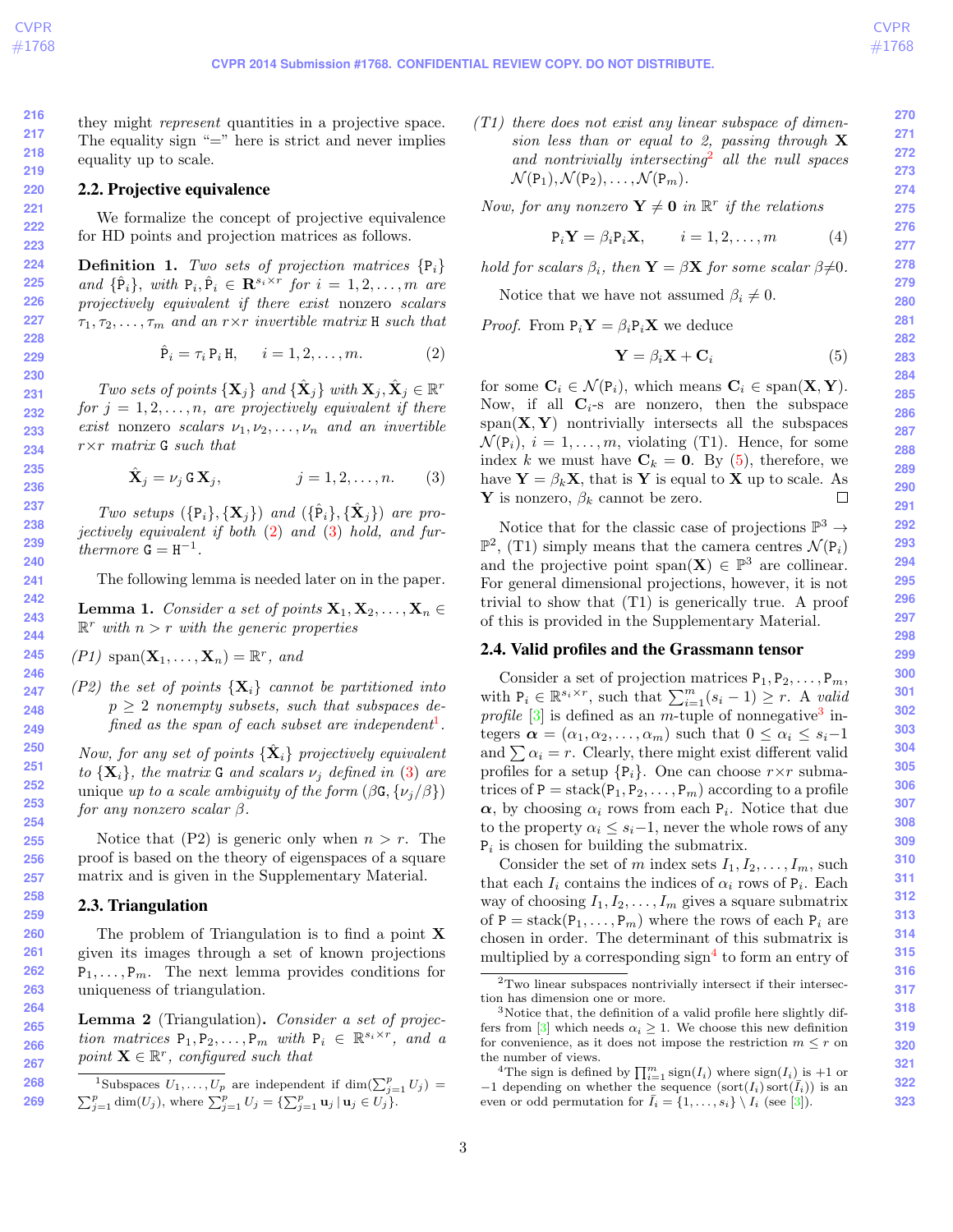<span id="page-3-6"></span>the Grassmann coordinate of  $P = \text{stack}(P_1, P_2, \ldots, P_m)$ , shown here by  $\mathcal{T}_{\alpha}^{I_1,I_2,...,I_m}$ . Such entries for different choices of the  $I_i$ -s can be arranged in a multidimensional array  $\mathcal{T}_{\alpha}$  called the Grassmann tensor corresponding to  $\alpha$ . The dimension of  $\mathcal{T}_{\alpha}$  is equal to the number of nonzero entries of  $\alpha = (\alpha_1, \alpha_2, \ldots, \alpha_m)$ , as  $\mathcal{T}_{\alpha}$  does not depend on those matrices  $P_i$  with  $\alpha_i = 0$ . To show the dependence of the Grassmann tensor on projection matrices  $P_i$ , we sometimes use the mapping  $\mathcal{G}_{\alpha}$  which takes a set of projection matrices to the corresponding Grassmann tensor, that is  $\mathcal{T}_{\alpha} = \mathcal{G}_{\alpha}(\mathsf{P}_1, \mathsf{P}_2, \ldots, \mathsf{P}_m)$ . Notice that  $\mathcal{G}_{\alpha}$  itself is not a tensor. Obviously,  $\mathcal{G}_{\alpha}(\mathsf{P}_1,\ldots,\mathsf{P}_m)$  is nonzero if and only if P has a non-singular submatrix chosen according to  $\alpha$ .

Hartley and Schaffalitzky [\[3\]](#page-7-4) show that if a point **X** is projected through  $P_1, P_2, \ldots, P_m$  into the image points  $\mathbf{x}_1, \mathbf{x}_2, \ldots, \mathbf{x}_n$ , according to  $\lambda_i \mathbf{x}_i = P_i \mathbf{X}$ , then for any set of full-column-rank matrices  $U_1, U_2, \ldots, U_m$ such that  $\mathbf{U}_i \in \mathbb{R}^{s_i \times (s_i - \alpha_i)}$  and  $\mathbf{x}_i \in U_i = \mathcal{C}(\mathbf{U}_i)$ , the following holds

$$
\sum_{I_1,\dots,I_m} \mathcal{T}_{\alpha}^{I_1,I_2,\dots,I_m} \prod_{i=1}^m \det(\mathbf{U}_i^{\bar{I}_i}) = 0, \tag{6}
$$

where  $\mathbf{U}_i^{\bar{I}_i}$  is the square submatrix made by choosing rows of  $\mathbf{U}_i$  according to  $\bar{I}_i$ , the complement of  $I_i$ . Notice that  $\det(\mathbf{U}_i^{\bar{I}_i})$  for different values of  $\bar{I}_i$  form the Grassmann coordinates of the subspace  $U_i = \mathcal{C}(\mathbf{U}_i)$ . The main theorem of [\[3\]](#page-7-4) states that the projection matrices  $P_i$  can be uniquely constructed from the Grassmann tensor, up to projectivity:

<span id="page-3-4"></span>**Theorem 1** ([\[3\]](#page-7-4)). Consider a set of m generic projection matrices  $P_1, P_2, \ldots, P_m$ , with  $P_i \in \mathbb{R}^{s_i \times r}$ , such that  $m \leq r \leq \sum_i s_i - m$ , and a valid profile  $(\alpha_1, \alpha_2, \ldots, \alpha_m)$ for which  $\alpha_i \geq 1$  for all i. Then if at least one  $s_i$  is greater than 2, the matrices  $P_i$  are determined up to a projective ambiguity from the set of minors of P chosen with  $\alpha_i$  rows from each  $P_i$ . If  $s_i = 2$  for all i, there are two equivalence classes of solutions.

**365 366 367 368 369 370 371 372 373 374** The constructive proof given by [\[3\]](#page-7-4) gives a procedure to construct the projection matrices  $P_i$  from the Grassmann tensor. From each set of image point correspondences  $\mathbf{x}_{1j}, \mathbf{x}_{2j}, \ldots, \mathbf{x}_{mj}$  different sets of subspaces  $U_1, U_2, \ldots, U_m$  can be passed such that  $\mathbf{x}_{ij} \in U_i$ . Each choice of subspaces  $U_1, \ldots, U_m$  gives a linear equation [\(6\)](#page-3-0) on the elements of the Grassmann tensor. The Grassmann tensor can be obtained as the null vector of the matrix of coefficients of the resulting set of linear equations<sup>[5](#page-3-1)</sup>.

<span id="page-3-5"></span>Lemma 3. Consider a set of projection matrices  $P_1, \ldots, P_m$  with  $P_i \in \mathbb{R}^{s_i \times r}$  and  $P_i \neq 0$  for all *i*. Assume that there exists a valid profile  $\alpha$  =  $(\alpha_1, \alpha_2, \ldots, \alpha_m)$  with  $\alpha_k = 0$  such that  $\mathcal{G}_{\alpha}(\mathsf{P}_1, \ldots, \mathsf{P}_m)$ is nonzero. Then there exists a valid profile  $\alpha'$  =  $(\alpha'_1, \alpha'_2, \dots, \alpha'_m)$  with  $\alpha'_k > 0$  such that  $\mathcal{G}_{\alpha'}(P_1, \dots, P_m)$ is nonzero.

The lemma is proved by demonstrating that one row of a full-rank submatrix chosen according to  $\alpha$  can be replaced with one nonzero row of  $P_k$  such that the resulting submatrix remains full-rank. The full proof comes in the Supplementary Material.

# 3. Projective Reconstruction

Here, we state one version of the projective reconstruction theorem, proving the projective equivalence of two configurations  $(\{\overline{P}_i\}, {\{\mathbf{X}_j\}})$  and  $(\{\overline{P}_i\}, {\{\mathbf{X}_j\}})$ projecting into the same image points, given conditions on  $({{\hat{\mathbf{P}}}_i}, {\hat{\mathbf{X}}}_j)$ . In the next section, based on this theorem, we present an alternative theorem with conditions on the projective depths  $\hat{\lambda}_{ij}$ .

<span id="page-3-3"></span><span id="page-3-0"></span>Theorem 2 (Projective Reconstruction). Consider a configuration of m projection matrices and n points  $({p_i}, {X_j})$  where the matrices  $P_i \in \mathbb{R}^{s_i \times r}$  are generic,  $\sum_{i=1}^{m} (s_i - 1) \geq r$ , and  $s_i \geq 3$  for all views<sup>[6](#page-3-2)</sup>, and the points  $X_j \in \mathbb{R}^r$  are sufficiently many and in general position. Given a second configuration  $({{\hat{\bf{P}}}_i}, {\hat{\bf{X}}}_j)$ that satisfies

$$
\hat{\mathbf{P}}_i \hat{\mathbf{X}}_j = \hat{\lambda}_{ij} \mathbf{P}_i \mathbf{X}_j \tag{7}
$$

for some scalars  $\{\hat{\lambda}_{ij}\},\;ij$ 

(C1) 
$$
\hat{\mathbf{X}}_j \neq \mathbf{0}
$$
 for all j, and

- (C2)  $\hat{P}_i \neq 0$  for all i, and
- (C3) there exists a non-singular  $r \times r$  submatrix  $\hat{Q}$ of  $\hat{P}$  = stack $(\hat{P}_1, \hat{P}_2, \ldots, \hat{P}_m)$  containing strictly fewer than  $s_i$  rows from each  $P_i$ . (equivalently  $\mathcal{G}_{\alpha}(\hat{P}_1,\ldots,\hat{P}_m) \neq \mathbf{0}$  for some valid profile  $\alpha$ ),

then the two configurations  $({P_i}, {X_j})$  and  $(\{\hat{P}_i\}, {\{\hat{\mathbf{X}}_j\}})$  are projectively equivalent.

It is important to observe the theorem does not assume a priori that the projective depths  $\hat{\lambda}_{ij}$  are nonzero. At a first glance, this theorem might seem to be of no use, especially because condition (C3) looks hard to verify for a given setup  $\{P_i\}$ . But, this theorem is important as it forms the basis of our theory,

<span id="page-3-1"></span>**<sup>375</sup> 376 377** <sup>5</sup>In Sect. [3.1](#page-4-0) we prove the Grassmann tensor is unique, meaning that the matrix of coefficients of these linear equations has a 1D null space.

<span id="page-3-2"></span><sup>&</sup>lt;sup>6</sup>We could have assumed the milder condition of  $s_i \geq 3$  for at least one i. Our assumption avoids unnecessary complications.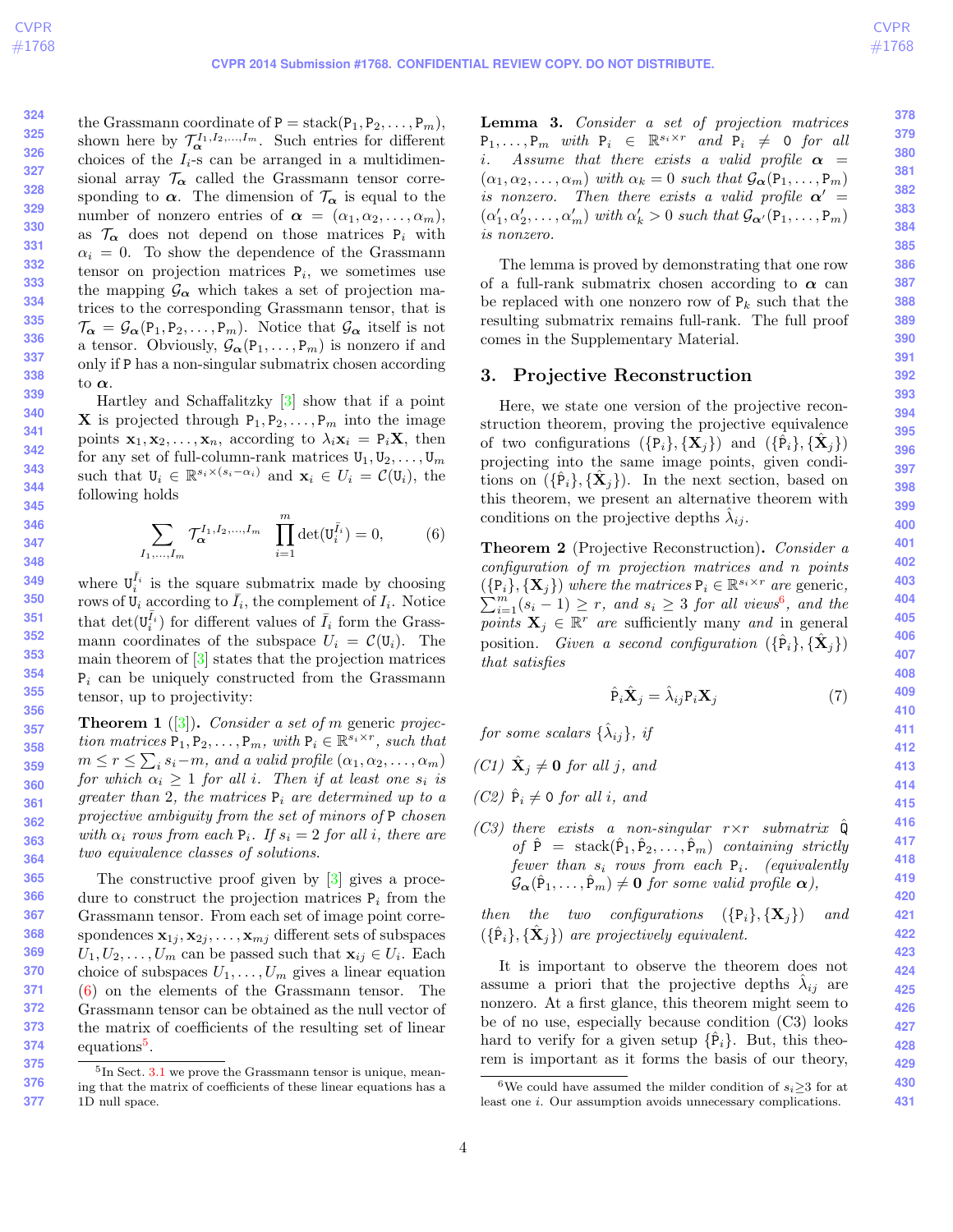<span id="page-4-7"></span>by giving the minimal required conditions on the setup  $({{\hat{\{\mathbf{P}}}_i}\}, {\{\tilde{\mathbf{X}}_j\}})$ , from which simpler necessary conditions can be obtained.

Overview of the proof of Theorem [2](#page-3-3) is as follows. Given the profile  $\alpha = (\alpha_1, \ldots, \alpha_m)$  from condition (C3),

- 1. for the special case of  $\alpha_i \geq 1$  for all i, we prove that the Grassmann tensors  $\mathcal{G}_{\alpha}(\mathsf{P}_1,\ldots,\mathsf{P}_m)$  and  $\mathcal{G}_{\alpha}(\hat{P}_1,\ldots,\hat{P}_m)$  are equal up to a scaling factor, (Sect. [3.1\)](#page-4-0).
- 2. Using the theory of Hartley and Schaffalitzky [\[3\]](#page-7-4), we show that  $(\{P_i\}, {\{\mathbf{X}_j\}})$  and  $(\{\hat{P}_i\}, {\{\hat{\mathbf{X}}_j\}})$  are projectively equivalent for the special case of  $\alpha_i \geq$ 1 for all  $i$ , (Sect. [3.2\)](#page-4-1).
- 3. We prove the theorem for the general case where some of  $\alpha_i$ -s might be zero, and hence the number of views can be arbitrarily large, (Sect. [3.3\)](#page-5-1).

#### <span id="page-4-0"></span>3.1. The uniqueness of the Grassmann tensor

The main purpose of this subsection is to show that if  $\hat{\mathbf{X}}_j \neq \mathbf{0}$  for all j, the relations  $\hat{\mathbf{P}}_i \hat{\mathbf{X}}_j = \hat{\lambda}_{ij} \mathbf{P}_i \mathbf{X}_j$  imply that the Grassmann tensor  $\mathcal{G}_{\alpha}(\hat{P}_1, \ldots, \hat{P}_m)$  is equal to  $\mathcal{G}_{\alpha}(\mathbf{P}_1,\ldots,\mathbf{P}_m)$  up to a scaling factor. This implies that the Grassmann tensor is unique up to scale given a set of image points  $\mathbf{x}_{ij}$  obtained from  $\lambda_{ij}\mathbf{x}_{ij} = \mathbf{P}_i\mathbf{X}_j$ .

<span id="page-4-5"></span>**Theorem 3.** Consider a setup  $({P_i}, {X_i})$  of m generic projection matrices and n points, in general position and sufficiently many, and a valid profile  $\alpha =$  $(\alpha_1, \alpha_2, \ldots, \alpha_m)$  such that  $\alpha_i \geq 1$  for all i. Now, for any other configuration  $(\{\hat{P}_i\}, {\{\hat{\mathbf{X}}_j\}})$  with  $\hat{\mathbf{X}}_j \neq \mathbf{0}$  for all j, the set of relations

$$
\hat{\mathbf{P}}_i \hat{\mathbf{X}}_j = \hat{\lambda}_{ij} \mathbf{P}_i \mathbf{X}_j \tag{8}
$$

implies  $\mathcal{G}_{\alpha}(\hat{P}_1,\ldots,\hat{P}_m) = \beta \mathcal{G}_{\alpha}(P_1,\ldots,P_m)$  for some scalar β.

Due to lack of space, here we give the idea of the proof and present a formal proof in the Supplementary Material.

**475 476 477 478 479 480 481 482** We consider two submatrices  $Q$  and  $Q'$  of P = stack $(P_1, \ldots, P_m)$  chosen according to the valid profile  $\alpha = (\alpha_1, \ldots, \alpha_m)$ , such that all rows of Q and  $\mathbf{Q}'$  are equal except for the *l*-th rows  $\mathbf{q}_l^T$  and  $\mathbf{q}_l^{\prime T}$ , which are chosen from different rows of  $P_k$ . We also represent by  $\hat{\mathbf{Q}}$  and  $\hat{\mathbf{Q}}'$  the corresponding submatrices of  $\hat{P} = \text{stack}(\hat{P}_1, \ldots, \hat{P}_m)$ . Then we show that if  $\det(Q) \neq 0$ , the equations [\(8\)](#page-4-2) imply

483  
484  
485  

$$
\det(\hat{\mathbf{Q}}') = \frac{\det(\mathbf{Q}')}{\det(\mathbf{Q})} \det(\hat{\mathbf{Q}}). \tag{9}
$$

The rest of the proof is as follows: By starting with a submatrix Q of P according to  $\alpha$ , and iteratively updating Q by changing one row at a time in the way described above, we can finally traverse all possible submatrices chosen according to  $\alpha$ . Due to genericity we assume that all submatrices of P chosen according to  $\alpha$  are non-singular<sup>[7](#page-4-3)</sup>. Therefore, [\(9\)](#page-4-4) implies that during the traversal procedure the ratio  $\beta =$  $\det(\hat{\mathbf{Q}})/\det(\mathbf{Q})$  stays the same. This means that each element of  $\mathcal{G}_{\alpha}(\hat{P}_1,\ldots,\hat{P}_m)$  is  $\beta$  times the corresponding element of  $\mathcal{G}_{\alpha}(\mathsf{P}_1,\ldots,\mathsf{P}_m)$ , implying  $\mathcal{G}_{\alpha}(\hat{\mathsf{P}}_1,\ldots,\hat{\mathsf{P}}_m)$  =  $\beta \mathcal{G}_{\alpha}(\mathsf{P}_1,\ldots,\mathsf{P}_m).$ 

The relation [\(9\)](#page-4-4) is obtained in two steps. The first step is to write equations [\(8\)](#page-4-2) in matrix form as

$$
\mathcal{M}(\mathbf{X}_{j})\begin{pmatrix} \hat{\lambda}_{j} \\ \hat{\mathbf{X}}_{j} \end{pmatrix} = \mathbf{0}, \qquad j = 1, 2, ..., n, \qquad (10)
$$

where  $\hat{\lambda}_j = [\hat{\lambda}_{1j}, \dots, \hat{\lambda}_{mj}]^T$ , and

$$
\mathcal{M}(\mathbf{X}) = \begin{bmatrix} \mathbf{P}_1 \mathbf{X} & \mathbf{\hat{p}}_1 \\ \mathbf{P}_2 \mathbf{X} & \mathbf{\hat{p}}_2 \\ \vdots & \ddots & \vdots \\ \mathbf{P}_m \mathbf{X} & \mathbf{\hat{p}}_m \end{bmatrix} .
$$
 (11)

The matrix  $\mathcal{M}(\mathbf{X})$  is  $(\sum_i s_i) \times (m+r)$ , and therefore a tall matrix. Due to the assumption  $\hat{\mathbf{X}}_j \neq \mathbf{0}$  in Theo-rem [3,](#page-4-5) we conclude that  $\mathcal{M}(\mathbf{X}_i)$  is rank deficient for all  $X_i$ . Then, considering the fact that  $\mathcal{M}(X)$  is rank deficient for sufficiently many points  $X_i$  in general position, we show that  $\mathcal{M}(\mathbf{X})$  is rank deficient for all  $\mathbf{X} \in \mathbb{R}^r$ . Therefore, for all  $(m+r) \times (m+r)$  submatrices  $\mathcal{M}'(\mathbf{X})$  of  $\mathcal{M}(\mathbf{X})$  we have  $\det(\mathcal{M}'(\mathbf{X})) = 0$ .

<span id="page-4-2"></span>The second step is to choose a proper value for X and a proper submatrix  $\mathcal{M}'(\mathbf{X})$  of  $\mathcal{M}(\mathbf{X})$ , such that [\(9\)](#page-4-4) follows from  $\det(\mathcal{M}'(\mathbf{X})) = 0$ . This proper value for **X** is  $Q^{-1}e_l$ , where  $e_l$  is the *l*-th standard basis and l is the row which is different in  $\mathbb Q$  and  $\mathbb Q'$ , as defined above. The submatrix  $\mathcal{M}'(\mathbf{X})$ , is made by choosing the corresponding rows of  $P = \text{stack}(P_1, \ldots, P_m)$  contributing to making Q, choosing the corresponding row  $\mathbf{q}'^T_l$  of P<sub>k</sub> contributing to making  $\mathbf{Q}'$ , and choosing one extra row form each  $P_i$  for  $i \neq k$ . The details are given in the Supplementary Material.

# <span id="page-4-1"></span>**3.[2](#page-3-3). Proof of Theorem 2 for the special case of**  $\alpha_i \geq 1$

<span id="page-4-6"></span>**Lemma 4.** Theorem  $2$  is true for the special case of  $\alpha_i \geq 1$  for all i.

The steps of the proof are: Given  $\alpha$  from condition (C3) of Theorem [2,](#page-3-3) Theorem [3](#page-4-5) tells  $\mathcal{G}_{\alpha}(\hat{P}_1,\ldots,\hat{P}_m)$  =

<span id="page-4-4"></span><span id="page-4-3"></span><sup>&</sup>lt;sup>7</sup>though the proof is possible under a slightly milder assumption,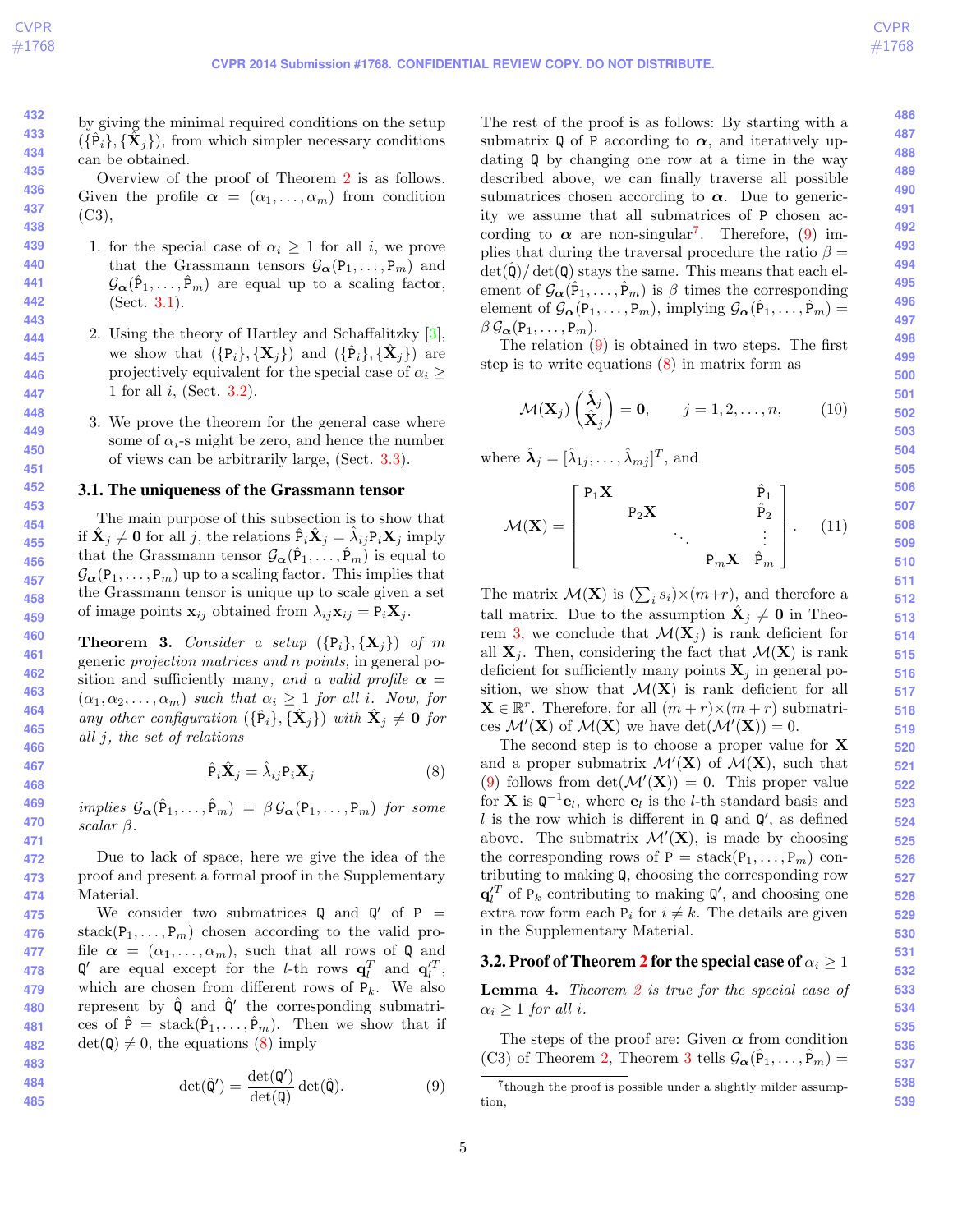<span id="page-5-7"></span> $\beta \mathcal{G}_{\alpha}(P_1,\ldots,P_m)$ . From (C3) it follows that  $\beta \neq 0$ . Thus, Theorem [1](#page-3-4) (proved in [\[3\]](#page-7-4)), suggests that  ${P_i}$  and  $\{\hat{P}_i\}$  are projectively equivalent. Then, using the Tri-angulation Lemma [2,](#page-2-7) we prove that  $({P_i},{\mathbf{X}_j})$  and  $({{\hat{P}}}_i, {{\hat{X}}}_j)$  are projectively equivalent. The formal proof is given in the Supplementary Material.

#### <span id="page-5-1"></span>3.3. The general case

To prove Theorem [2](#page-3-3) in the general case, where we might have  $\alpha_i = 0$  for some elements of the valid profile  $\boldsymbol{\alpha} = (\alpha_1, \ldots, \alpha_m)$ , given in condition (C3) of the theorem, we proceed as follows: By  $(C3)$  we have  $\mathcal{G}_{\alpha}(\hat{P}_1,\ldots,\hat{P}_m) \neq \mathbf{0}$ , by Lemma [3,](#page-3-5) for each view k, there exists a valid profile  $\alpha^{(k)}$  for which  $\alpha^{(k)}_k \geq 1$  and the Grassmann tensor  $\mathcal{G}_{\alpha^{(k)}}(\hat{P}_1,\ldots,\hat{P}_m)$  is nonzero. Define  $I_k = \{i \mid \alpha_i^{(k)} \geq 1\}$ . Lemma [\(4\)](#page-4-6) proves for each  $I_k$  that the configurations  $({\lbrace \mathbf{P}_i \rbrace}_{I_k}, {\lbrace \mathbf{X}_j \rbrace})$  and  $({{\hat{\{P_i}\}}_{I_k}, {\{\hat{\mathbf{X}}_j\}}})$  are projectively equivalent. As  $\cup_k I_k =$  $\{1, \ldots, m\}$  $\{1, \ldots, m\}$  $\{1, \ldots, m\}$ , using Lemma 1 we show the projective equivalence holds for the whole set of views, that is  $({\lbrace \mathbf{P}_i \rbrace}, {\lbrace \mathbf{X}_j \rbrace})$  and  $({\lbrace \hat{\mathbf{P}}_i \rbrace}, {\lbrace \hat{\mathbf{X}}_j \rbrace})$ . See the Supplementary Material for the complete proof.

## <span id="page-5-0"></span>4. Restricting projective depths

This section provides a second version of Theorem [2](#page-3-3) in which it is assumed that  $\hat{\lambda}_{ij}$ -s are all nonzero, instead of putting restrictions on  $({{\hat{\mathbf{P}}}_i}, {\hat{\mathbf{X}}}_j).$ 

<span id="page-5-2"></span>Theorem 4 (Projective Reconstruction). Consider a configuration of m projection matrices and n points  $({\{P_i\}}, {\{\mathbf{X}_j\}})$  where the matrices  $P_i \in \mathbb{R}^{s_i \times r}$  are generic and as many such that  $\sum_{i=1}^{m} (s_i - 1) \geq r$ , and  $s_i \geq 3$ for all views, and the points  $\mathbf{X}_j \in \mathbb{R}^r$  are sufficiently many and in general position. Now, for any second configuration  $(\{\hat{P}_i\}, {\{\hat{\mathbf{X}}_j\}})$  satisfying

$$
\hat{\mathbf{P}}_i \hat{\mathbf{X}}_j = \hat{\lambda}_{ij} \mathbf{P}_i \mathbf{X}_j. \tag{12}
$$

for some nonzero scalars  $\hat{\lambda}_{ij}~\neq~0,~$  the configuration  $(\{\hat{P}_i\}, {\{\hat{\mathbf{X}}_j\}})$  is projectively equivalent to  $({P}_i, {\{\mathbf{X}}_j\}})$ .

The condition  $\hat{\lambda}_{ij} \neq 0$  is not tight, and used here to avoid complexity. In Sect. [5](#page-6-0) we will discuss that the theorem is provable under milder restrictions. However, by proving projective equivalence, it eventually follows that all  $\hat{\lambda}_{ij}$ -s are nonzero. We prove the theorem after giving required lemmas.

<span id="page-5-3"></span>**589 590 591 592 593 Lemma 5.** Consider m matrices  $\hat{P}_1, \hat{P}_2, \ldots, \hat{P}_m$  with  $\hat{P}_i \in \mathbb{R}^{s_i \times r}$ , for which a valid profile can be defined. Also, assume that  $\hat{P} = \text{stack}(\hat{P}_1, \ldots, \hat{P}_m)$  has full column rank. If P has no non-singular  $r \times r$  submatrix chosen by strictly fewer than  $s_i$  rows form each  $\hat{P}_i$ , then there exists a nonempty subset of views  $I \neq \emptyset$ with  $\sum_{i\in I} s_i \leq r$ , such that  $\hat{P}^{\bar{I}} = \operatorname{stack}(\{\hat{P}_k\}_{k \notin I})$ has  $\overline{rank} \ r' = r - \sum_{i \in I} s_i$ . Further, the row space of  $P^{\bar{I}}$  is spanned by the rows of an  $r' \times r$  submatrix  $\hat{\mathsf{Q}}^{\bar{I}} = \text{stack}(\{\hat{\mathsf{Q}}_k\}_{k \notin I}) \text{ of } \hat{\mathsf{P}}^{\bar{I}}, \text{ where each } \hat{\mathsf{Q}}_k \text{ is created}$ by choosing strictly less than  $s_i$  rows from  $\hat{P}_k$ .

The proof is given in the Supplementary Material.

<span id="page-5-6"></span>**Lemma 6.** Under the conditions of Theorem  $\frac{1}{4}$ , if the  $matrix \hat{P} = stack(\hat{P}_1, \hat{P}_2, \ldots, \hat{P}_m)$  has full column rank, it has a non-singular  $r \times r$  submatrix chosen according to some valid profile  $\boldsymbol{\alpha} = (\alpha_1, \ldots, \alpha_m)$ .

*Proof.* To get a contradiction, assume that  $\hat{P}$  does not have any full-rank submatrix with any valid profile. Then by Lemma [5,](#page-5-3) there exists a nonempty index set  $I \neq \emptyset$  with  $\sum_{i \in I} s_i \leq r$ , and  $\hat{P}^{\bar{I}} = \text{stack}(\{\hat{P}_k\}_{k \notin I})$  has a row space of dimension  $r' = r - \sum_{i \in I} s_i < r$ , spanned by the rows of an  $r' \times r$  matrix  $\hat{\mathbf{Q}}^{\bar{I}} = \text{stack}(\{\hat{\mathbf{Q}}_k\}_{k \notin I}),$ where each  $\hat{\mathbf{Q}}_k$  consists of strictly less than  $s_k$  rows of  $\hat{P}_k$ . Notice that some  $\hat{Q}_k$ -s might have zero rows. By relabeling the views if necessary, we assume that  $\hat{P}^{\bar{I}} = \text{stack}(\hat{P}_1, \ldots, \hat{P}_l)$  and  $\hat{Q}^{\bar{I}} = \text{stack}(\hat{Q}_1, \ldots, \hat{Q}_l)$  (thus  $I = \{l+1, \ldots, m\}$ . As rows of  $\hat{\mathbf{Q}}^{\bar{I}}$  span the row space of  $\hat{P}^{\bar{I}}$ , we have  $\hat{P}^{\bar{I}} = A \hat{Q}^{\bar{I}}$  for some  $(\sum_{i=1}^{l} s_i) \times r'$  matrix A. From [\(12\)](#page-5-4), we have  $\hat{P}_i \hat{X}_j = \hat{\lambda}_{ij} P_i X_j$  and, as a result,  $\hat{\mathbf{Q}}_i \hat{\mathbf{X}}_j = \hat{\lambda}_{ij} \mathbf{Q}_i \mathbf{X}_j$ , where  $\mathbf{Q}_i$  is the submatrix of  $P_i$ corresponding to  $\hat{\mathbf{Q}}_i$ . This gives

$$
\hat{\mathbf{P}}^{\bar{I}}\,\hat{\mathbf{X}}_{j}=\text{diag}(\mathbf{P}_{1}\mathbf{X}_{j},\mathbf{P}_{2}\mathbf{X}_{j},\ldots,\mathbf{P}_{l}\mathbf{X}_{j})\,\hat{\mathbf{\lambda}}_{j}\qquad(13)
$$

$$
\hat{\mathbf{Q}}^{I} \hat{\mathbf{X}}_{j} = \text{diag}(\mathbf{Q}_{1} \mathbf{X}_{j}, \mathbf{Q}_{2} \mathbf{X}_{j}, \dots, \mathbf{Q}_{l} \mathbf{X}_{j}) \hat{\mathbf{\lambda}}_{j} \qquad (14)
$$

where diag(.) makes a block diagonal matrix out of its arguments, and  $\hat{\lambda}_j = [\hat{\lambda}_{1j}, \dots, \hat{\lambda}_{lj}]^T$ . From  $\hat{P}^{\bar{I}} = A\hat{Q}^{\bar{I}},$ then we have  $\mathcal{M}(\mathbf{X}_j) \hat{\boldsymbol{\lambda}}_j = \mathbf{0}$ , where

<span id="page-5-4"></span>
$$
\mathcal{M}(\mathbf{X}) = \mathrm{diag}(P_1\mathbf{X},\ldots,P_l\mathbf{X}) - A \, \mathrm{diag}(\mathbf{Q}_1\mathbf{X},\ldots,\mathbf{Q}_l\mathbf{X}).
$$

Notice that,  $\mathcal{M}(\mathbf{X})$  is  $\left(\sum_{i=1}^{l} s_i\right) \times l$ , and thus a tall matrix. As  $\hat{\lambda}_j \neq 0$  (since  $\hat{\lambda}_{ij} \neq 0$  for all  $i, j$ ),  $\mathcal{M}(\mathbf{X}_j) \hat{\lambda}_j =$ **0** implies that  $\mathcal{M}(\mathbf{X}_i)$  is rank deficient. Since,  $\mathcal{M}(\mathbf{X})$  is rank-deficient for sufficiently many points  $\mathbf{X}_i$  in general position, with the same argument as given in the proof of Theorem [3](#page-4-5) (See the Supplementary Material), we conclude that  $\mathcal{M}(\mathbf{X})$  is rank-deficient for all  $\mathbf{X} \in \mathbb{R}^r$ . Notice that  $\hat{\mathbf{Q}}^{\bar{I}}$  is  $r' \times r$  with  $r' < r$ . As  $P_i$ -s are generic, we can take a nonzero vector  $\bf{Y}$  in the null space of  $\hat{\mathbf{Q}}^{\bar{I}}$  such that no matrix  $\hat{\mathbf{P}}_i$  for  $i = 1, \ldots, l$  has **Y** in its null space<sup>[8](#page-5-5)</sup>. In this case, we have  $\mathbf{Q}_i \mathbf{Y} = 0$  for all *i*, implying  $\mathcal{M}(\mathbf{Y}) = \text{diag}(\mathbf{P}_1 \mathbf{Y}, \dots, \mathbf{P}_l \mathbf{Y})$ . Now, from

<span id="page-5-5"></span> $^8\mathbf{Y}$  must be chosen from  $\mathcal{N}(\mathbf{Q}^{\bar{I}})\setminus \cup_{i=1}^l (\mathcal{N}(\mathbf{Q}^{\bar{I}})\cap \mathcal{N}(\mathbf{P}_i))$  which is nonempty (in fact open and dense in  $\mathcal{N}(\mathbf{Q}^{\bar{I}})$ ) for generic  $P_i$ -s.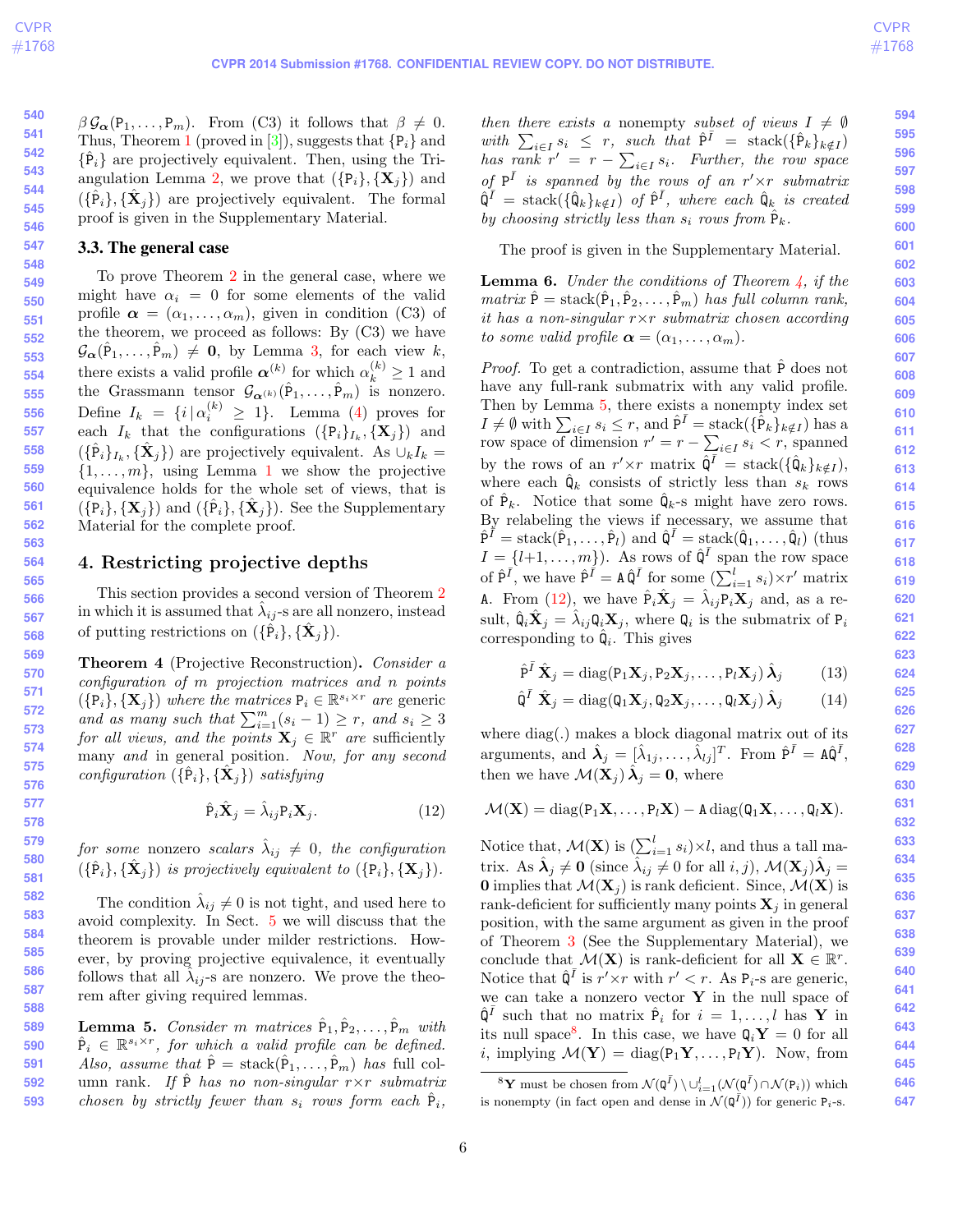$\mathbf{Y} \notin \mathcal{N}(\hat{P}_i)$ , we have  $P_i \mathbf{Y} \neq 0$  for  $i = 1, \ldots, l$ . This implies that  $\mathcal{M}(\mathbf{Y}) = \text{diag}(\mathbf{P}_1 \mathbf{Y}, \dots, \mathbf{P}_l \mathbf{Y})$  has full column rank, contradicting the fact that  $\mathcal{M}(\mathbf{X})$  is rank deficient for all  $\mathcal{M}(\mathbf{X})$ .  $\Box$ 

*Proof of Theorem [4.](#page-5-2)* Using Theorem [2](#page-3-3) we just need to prove that the condition  $\lambda_{ij} \neq 0$  imply conditions (C1-C3) of Theorem [2.](#page-3-3) Assume that  $\hat{\lambda}_{ij} \neq 0$  for some i and j, then from the genericity of  $P_i$  and  $X_j$  we have  $\hat{P}_i \hat{X}_j = \hat{\lambda}_{ij} P_i X_j \neq 0$ , implying  $\hat{P}_i \neq 0$  and  $\hat{X}_j \neq 0$ . This means that  $\hat{\lambda}_{ij} \neq 0$  for all i and j imply (C1) and (C2). Now, it is left to show that  $\hat{\lambda}_{ij} \neq 0$  imply (C3), that is  $\hat{P}$  has a full-rank  $r \times r$  submatrix chosen according to some valid profile  $\alpha$ . This is proved in Lemma [6](#page-5-6) for when  $\hat{P} = \text{stack}(\hat{P}_1, \hat{P}_2, \dots, \hat{P}_m)$  has full column rank. We complete the proof by showing that P always has full column rank.

Assume,  $\hat{P}$  is rank deficient. Consider the matrix  $\hat{\mathbf{X}} = [\hat{\mathbf{X}}_1, \dots, \hat{\mathbf{X}}_m]$ . The matrix  $\hat{\mathbf{P}}\hat{\mathbf{X}}$  can always be factorized as  $\hat{P}\hat{\mathbf{x}} = \hat{P}'\hat{\mathbf{x}}'$ , with  $\hat{P}'$  and  $\hat{\mathbf{x}}'$  respectively of the same dimensions as  $\hat{P}$  and  $\hat{X}$ , such that  $\hat{P}'$  has full column rank. By defining the same block structure as  $\hat{P}$ and  $\hat{\mathbf{X}}$  for  $\hat{\mathbf{P}}'$  and  $\hat{\mathbf{X}}'$ , that is  $\hat{\mathbf{P}} = \text{stack}(\hat{\mathbf{P}}'_1, \dots, \hat{\mathbf{P}}'_m)$  and  $\hat{\mathbf{X}}' = [\hat{\mathbf{X}}'_1, \dots, \hat{\mathbf{X}}'_m],$  we observe that  $\hat{\mathbf{P}}'_i \hat{\mathbf{X}}'_j = \hat{\mathbf{P}}_i \hat{\mathbf{X}}_j =$  $\hat{\lambda}_{ij}P_i\mathbf{X}_j$ . As  $\hat{P}'$  has full column rank, from the discussion of the first half of the proof, we can say that  $({{\hat{\mathbf{P}}}'_i}, {\{\hat{\mathbf{X}}'_{j}\}})$  is projectively equivalent to  $({{\mathbf{P}}_i}, {\{\mathbf{X}}_{j}\}})$ . This implies that  $\hat{\mathbf{X}}' = [\hat{\mathbf{X}}'_1, \dots, \hat{\mathbf{X}}'_m]$  has full row rank. As  $\hat{P}'$  and  $\hat{X}'$  both have maximum rank r, their **678**  $\hat{P}'\hat{X}' = \hat{P}\hat{X}$  has rank r, requiring  $\hat{P}$  to have full column rank, a contradiction.  $\Box$ 

# <span id="page-6-0"></span>5. Wrong solutions to projective factorization

Let us write equations  $\hat{\lambda}_{ij} \mathbf{x}_{ij} = \hat{\mathbf{P}}_i \hat{\mathbf{X}}_j$  in matrix form

$$
\hat{\Lambda} \odot [\mathbf{x}_{ij}] = \hat{P}\hat{X},\tag{15}
$$

**688 689 690 691 692 693 694 695 696 697 698 699 700 701** where  $\hat{\Lambda} \odot [\mathbf{x}_{ij}] = [\hat{\lambda}_{ij}\mathbf{x}_{ij}], \hat{P} = \text{stack}(\hat{P}_1, \dots, \hat{P}_m)$  and  $\hat{\mathbf{X}} = [\hat{\mathbf{X}}_1, \dots, \hat{\mathbf{X}}_n].$  The factorization-based algorithms seek to find  $\hat{\Lambda}$  such that  $\hat{\Lambda} \odot [\mathbf{x}_{ij}]$  can be factorized as the product of a  $(\sum_i s_i) \times r$  matrix  $\hat{P}$  by an  $r \times n$  matrix  $\hat{\mathbf{x}}$ . If  $\mathbf{x}_{ij}$ -s are obtained from a set of projection matrices  $P_i$ and points  $\mathbf{X}_j$ , according to  $\mathbf{x}_{ij} = \mathbf{P}_i \mathbf{X}_j / \lambda_{ij}$ , our theory says that any solution  $(\hat{\Lambda}, \hat{P}, \hat{X})$  to  $(15)$ , is equivalent to the true solution  $(\Lambda, P, X)$ , if  $(\hat{\Lambda}, \hat{P}, \hat{X})$  satisfies some special restrictions, such as conditions (C1-C3) on  $\hat{P}$ and  $\hat{\mathbf{x}}$  in Theorem [2,](#page-3-3) or  $\hat{\mathbf{A}}$  having no zero element in Theorem [4.](#page-5-2) It is worth to see what degenerate (projectively nonequivalent) forms a solution  $(\hat{\Lambda}, \hat{P}, \hat{X})$  to  $(15)$ can get when such restrictions are not completely imposed. This is important in the factorization-based

methods, in which sometimes such restrictions cannot be completely implemented.

The reader can check that Theorem [4](#page-5-2) is provable under weaker assumptions than  $\hat{\lambda}_{ij} \neq 0$ , as follows

- (D1) The matrix  $\hat{\Lambda} = [\hat{\lambda}_{ij}]$  has no zero rows,
- (D2) The matrix  $\hat{\Lambda} = [\hat{\lambda}_{ij}]$  has no zero columns,
- (D3) For every subset I of views with  $\sum_{i\in I} s_i < r$ , the matrix  $\hat{\Lambda}^{\bar{I}}$  has sufficiently many nonzero columns, where  $\overline{I}$  is the complement of  $\overline{I}$  and  $\hat{\Lambda}^{\overline{I}}$  is the matrix of  $\hat{\Lambda}$  created by selecting rows according to  $\overline{I}$ .

Notice that (D1) and (D2), respectively guarantee (C1) and (C2) in Theorem [2.](#page-3-3) The condition (D3), guarantees that  $\hat{\lambda}_j$  used in the proof of Lemma [6,](#page-5-6) is nonzero for sufficiently many  $j$ -s. Therefore,  $(D3)$  is used to guarantee (C3) in Theorem [2,](#page-3-3) that is  $\hat{P}$  has a nonzero minor chosen according to some valid profile.

It is easy to see how violating (D1) and (D2) can lead to a false solution to  $(15)$  (for example set  $\overline{P}_k = 0$ and  $\hat{\lambda}_{kj} = 0$  for all j). In what comes next, we assume that (D1) and (D2) hold, and look for nontrivial false solutions to  $(15)$ . From our discussion we can conclude that if  $\hat{\Lambda}$  has no zero rows and no zero columns, false solutions to  $(15)$  are those in which all  $r \times r$  submatrices of  $\hat{P}$  chosen with fewer than  $s_i$  rows from each  $\hat{P}_i$  are singular. In this case, if  $\overline{PX}$  is factorized such that  $\overline{P}$  has full column rank, according to Lemma [5,](#page-5-3) there exists a nonempty set of views I with  $\sum_{i \in I} s_i \leq r$ , according to which the matrix  $\hat{P}$  can be split into two submatrices  $P^I$  and  $P^{\bar{I}}$ , such that  $P^I$  is of rank  $r' = r - \sum_{i \in I} s_i$ . We give an example showing how such a case can happen.

<span id="page-6-1"></span>For a setup  $({P_i},{\mathbf{X}_i})$ , partition the views into two subsets  $\overline{I}$  and  $\overline{I}$ , such that  $\sum_{i\in I} s_i \leq r$ . Split P into two submatrices  $P^I = \text{stack}(\{P_i\}_{i \in I})$  and  $P^{\bar{I}} =$ stack( $\{P_i\}_{i\in \bar{I}}$ ). By possibly relabeling the views, we assume that  $P = \text{stack}(P^I, P^{\bar{I}})$ . Notice that  $P^I$  has  $\sum_{i \in I} s_i$  rows, and therefore, at least an  $r' = r - \sum_{i \in I} s_i$ dimensional null space. Consider the  $r \times r'$  full-columnrank matrix  $N$  whose columns are in the null space of  $P<sup>I</sup>$ . Also, let R be the orthogonal projection matrix into the row space of  $P^I$ . Divide the matrix  $X = [\mathbf{X}_1, \dots, \mathbf{X}_m]$ into two parts  $X = [X_1, X_2]$  where  $X_1 = [X_1, \ldots, X_{r'}]$ and  $X_2 = [X_{r'+1}, \ldots, X_m]$ . Define the corresponding submatrices of  $\hat{P}$  and  $\hat{X}$  as

<span id="page-6-2"></span>
$$
\hat{\mathbf{P}}^I = \mathbf{P}^I, \qquad \qquad \hat{\mathbf{P}}^{\bar{I}} = \mathbf{P}^{\bar{I}} \mathbf{X}_1 \mathbf{N}^T, \qquad (16)
$$

$$
\hat{\mathbf{X}}_1 = \mathbf{R} \mathbf{X}_1 + \mathbf{N}, \qquad \hat{\mathbf{X}}_2 = \mathbf{R} \mathbf{X}_2. \tag{17}
$$

One can easily check that

$$
\hat{\mathbf{P}}\hat{\mathbf{X}} = \begin{bmatrix} \hat{\mathbf{P}}^I \\ \hat{\mathbf{P}}^I \end{bmatrix} [\hat{\mathbf{X}}_1, \hat{\mathbf{X}}_2] = \begin{bmatrix} \mathbf{P}^I \mathbf{X}_1 & \mathbf{P}^I \mathbf{X}_2 \\ \mathbf{P}^I \mathbf{X}_1 & 0 \end{bmatrix} = \hat{\mathbf{\Lambda}} \odot (\mathbf{P}\mathbf{X}) \tag{18}
$$